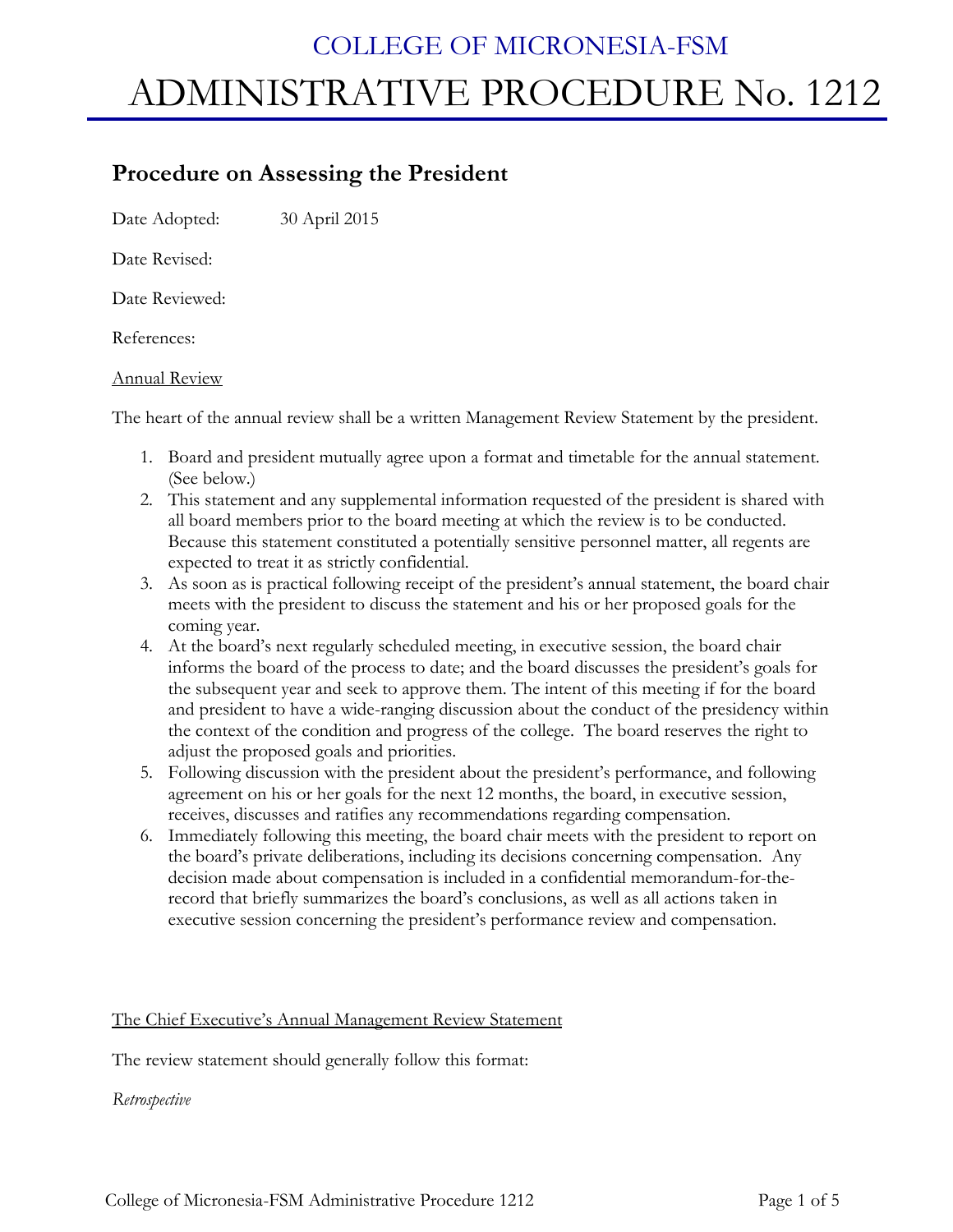- The goals mutually agreed upon about his time last year with a description of efforts to meet them.
- Any other personal and institutional achievements that you, your management team, or the faculties are especially pleased with beyond those cited above.
- Particular disappointments, frustrations, or problems you may have experienced, especially those likely to persist.
- Relationships with the board, faculty, staff, students, alumni, community, and FSM leaders, or any other appropriate stakeholder groups or organizations. Examples of how the board has been supportive of you personally and professionally – or how it can be next year.
- Any personal, family, or professional matters that affect the conduct of your presidency that the board should know about. (The board will consider such matters in absolute confidence, but you may choose instead to discuss these privately with the board's leaders. How can the board or its leaders help address and resolve them?)
- Aspects of your presidency that have been especially rewarding, difficult, or frustrating that would help the board more fully grasp how things are going.

# *Prospective*

- The college's principal challenges and opportunities as you see them.
- The five to ten primary goals you propose for yourself and for the college for the next year or so.

# Any other thoughts, ambitions, or plans you have as president.

#### *Other information*

 Attach any other information that will help the board assess the college's health and progress over the past year or more (benchmarks, trend data, ratios, and the like).

# Comprehensive Review

This process, to be conducted after the fourth year of incumbency and every four years thereafter, may require the leadership of external consultant, chosen by the Board of Regents and acceptable to the president. Any visiting consultant receives logistical support from a staff member the president selects (to schedule interviews, making lodging and transportation arrangements, and so forth). If a consultant is not employed, the regents will appoint a presidential assessment committee. Its membership shall include three to four regents.

1. The consultant (ad hoc committee) is responsible for developing an interview protocol for conducting personal interviews with a broad array of individuals and stakeholders (internal and external to the college), and for providing a comprehensive written report detailing the college's progress and the president's performance. The report is to contain explicit recommendations that will help strengthen the president's performance, his or her relationships with the board, and relationships with constituent groups, as appropriate.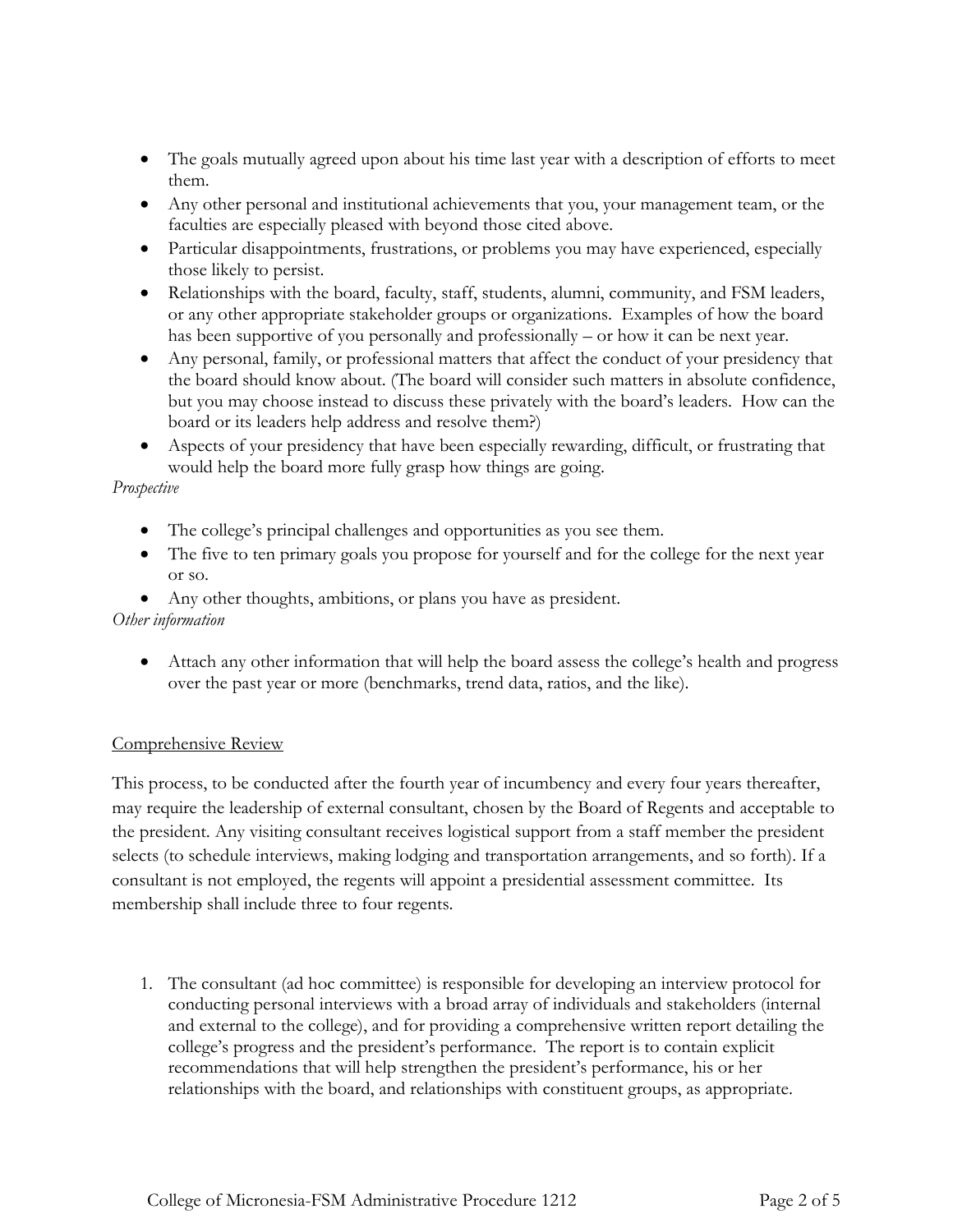- 2. The president provides the consultant (or the assessment committee) with a confidential written document that is more comprehensive then the annual review statement and that covers the proceeding period of service. The president has wide latitude in the format of this report and it should include a State of the College section. The report should:
	- present a clear picture of the college's academic and financial progress and condition and use appropriate qualitative and quantitative benchmarks;
	- highlight what the president views as his or her major achievements and concerns, including overall progress on implementing or achieving a college strategic plan;
	- document the institution record of service to its surrounding communities with the FSM;
	- document the major improvements in and current condition of the physical plant, and overall campus morale;
	- make special reference to achievements and concerns regarding the quality of and changes in academic program, faculty appointments and retention, student and staff recruitment and retention, alumni support and fundraising; and
	- be a reflection on his or her leadership with the FSM, and with the broader higher education communities in the U.S. mainland. References to preceding annual performance reviews are appropriate.
- 3. If a visiting consultant is employed, the board provides them with copies of the president's previous self-assessments, other reports, a history of the college and description of its programs and services, any relevant institutional trend and benchmark data for the four year period not otherwise provided, and a copy of the regional accrediting association's most recent report.
- 4. The consultant (committee) first meets with the president and ordinarily conducts at least three consecutive days of interviews on campus at an appropriate location. It may be necessary to conduct some interviews by telephone or in peer groups of two or three persons.
- 5. A consultant can suggest the types of persons to interview. Those interviewed should ordinarily include all institutional officers reporting directly to the president, all deans and directors of major units, current and recent faculty leaders, other faculty members who have chaired special institution wide committees or projects, student government officers, elected leaders of the staff council, elected officers of the alumni association, and the Board of Regents. Externally, it is important to interview a few prominent local business leaders, along with elected political and other FSM leaders knowledgeable about the college and the conduct of the presidency.
- 6. Upon completion of the site interviews, the consultant (committee) meets with the president to clarify any relevant matters. With the understanding that they reserve the privilege of accepting or declining any suggestions for change or clarification, the consultant's (committee's) draft written report is sent to the president to allow him or her to comment on their findings and recommendations.
- 7. Once placed in final form, confidential copies are made available in a designated office of the college. Strict confidentiality must be maintained.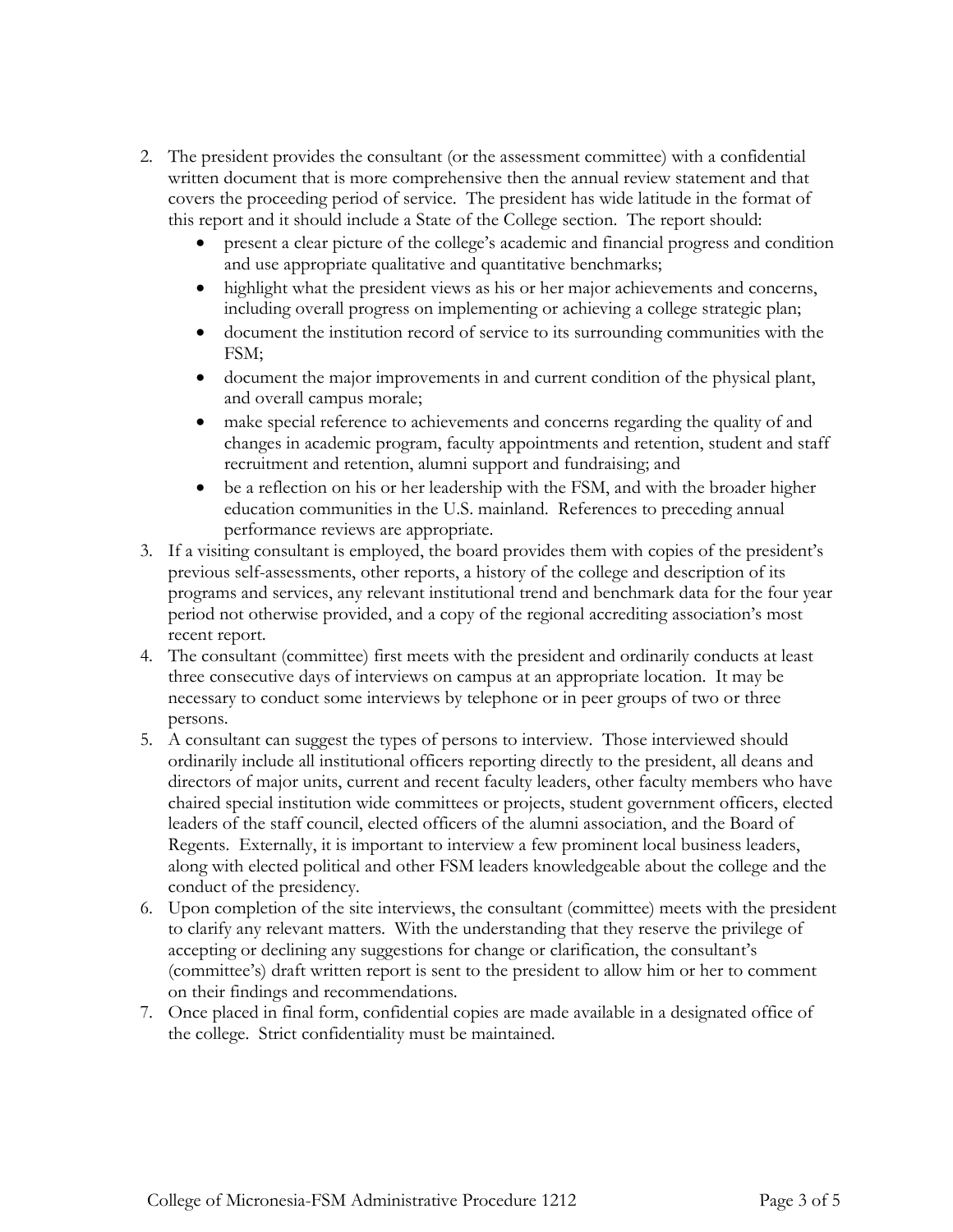- 8. As soon as possible after reviewing the consultant's (committee's) report, the full board meets with the president –if consultants are employed, ideally in their presence – to discuss the report and recommendations. Special attention is given to the short-term goals.
- 9. The process concludes with a confidential letter to the president that emphasizes current understandings, mutually agreed-upon short-term and long-term goals, and related matters.

See attached illustrative interview question for comprehensive presidential performance assessment.

#### *Institutional Agenda*

Reflecting on the president's period of service, how has the College progressed during this time? What can you point to that indicates the College's health and standing have been strengthened by virtue of specific institutional goals and priorities having been met? Are any major College priorities being neglected?

#### *Academic Leadership*

How has the institution's general academic standing advanced since the incumbent began the presidency? What specific improvements in the quality of the College's academic programs can be largely attributed to the president's leadership? What other achievements are particularly noteworthy with regard to the president's leadership with the faculty in academic planning and innovation? In enrollment management and admissions?

#### *General Management and Planning*

What can you point to as laudable achievements in the Colleges's infrastructure, staffing, and information systems? Has the president formed a competent, motivated, and respected management team? Are you aware of improvements in personnel and physical-plant management? How would you describe the way College planning is conducted?

#### *Fiscal Management and Budgeting*

How well does the president understand the institution's financial condition? Has he or she helped the larger community understand it? Has there been success in meeting budgets and containing costs? Reallocating resources? Adhering to good financial (operating and capital) management practices?

#### *Fund-Raising*

What successes illustrate the president's ability to raise private dollars from individuals, corporations, and foundations? Is it apparent that the governing board is supportive in its personal philanthropy and related activity? Are donations from alumni steady, increasing or decreasing? How effective is the president with the elected leaders of FSM?

#### *Internal Relationships*